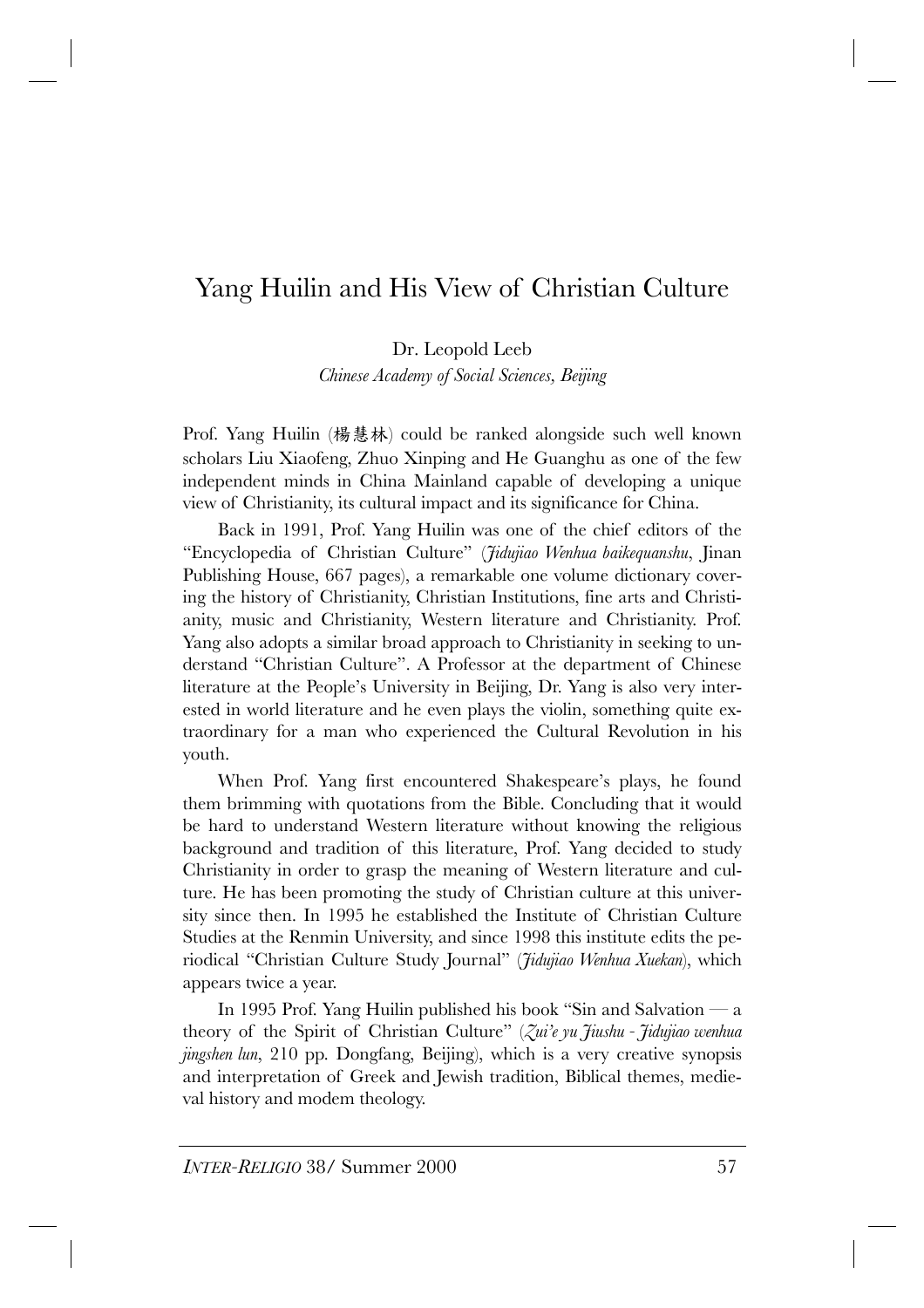In January 1991 Yang's book "Asking for 'God' - a debate between faith and reasonî (*Zhuiwen Shangdi - xinyang yu lixing de biann*an, Beijing Education Publishing House, 229 pp.) appeared, and again, it contains very interesting essays on various topics concerning Christianity and China. Prof. Yang opens up new horizons and has the courage to raise questions where others would remain silent.

The "change" that the Christian faith underwent in China is one of the questions that not many Chinese scholars would consider or discuss. Prof. Yang has already published articles like "Christianity eliminated by Chinese Cultureî (*Zhongguo wenhua dui Jidujiao de xiaojie*), and in his latest book "Asking for 'God'" he again elaborates on his view on this issue (see chapter 3, pp. 49 to 62).

Prof. Yang states that Christianity introduces absolute goodness (God) as a standard; this differs greatly from the 288 types of "goodness" that the Roman writer Varro enumerates (p. 50). The Christian idea of the supreme good is radically opposed to evil, and for Prof. Yang this has two important consequences: first, this absolute standard can overcome the relativity of worldly standards like success and failure. For "once an evil system would establish itself and social disorder would be resettled by this evil system, then the 'evil' would turn into 'good' and this would mean that success is the measure of goodnessî (p. 51). Secondly, the existence of absolute goodness (God) relativizes any human act, be it a morally good or evil act. This absoluteness of the moral standard makes it possible to see human action in its limitedness and frailty, makes it possible to honestly acknowledge the fact of sin and on the other side, offers a radical opposition to this world.

Prof. Yang repeatedly emphasizes that this Christian faith is "essentially different" from Chinese tradition and culture, and once this faith enters the Chinese context, it would inevitably be distorted by any effort of "integration" (*huitong* 會通). Prof. Yang thinks that this distortion was exactly what happened to the Christian message from the beginnings of Christian missions in China right up until the "inculturation" (*bensihua*) movements of the 20th century.

Prof. Yang believes that Matteo Ricci's method of inculturation eliminated Christian characteristics even more than the sinicised expressions of the Nestorian missions in the Tang Dynasty. Based on the texts of several steles of the Ming and Qing dynasties, Prof. Yang shows that the sinicized presentations of the Christian faith were not very different from Confucianist texts. In fact, some texts inspired by Jesuit missionaries repeatedly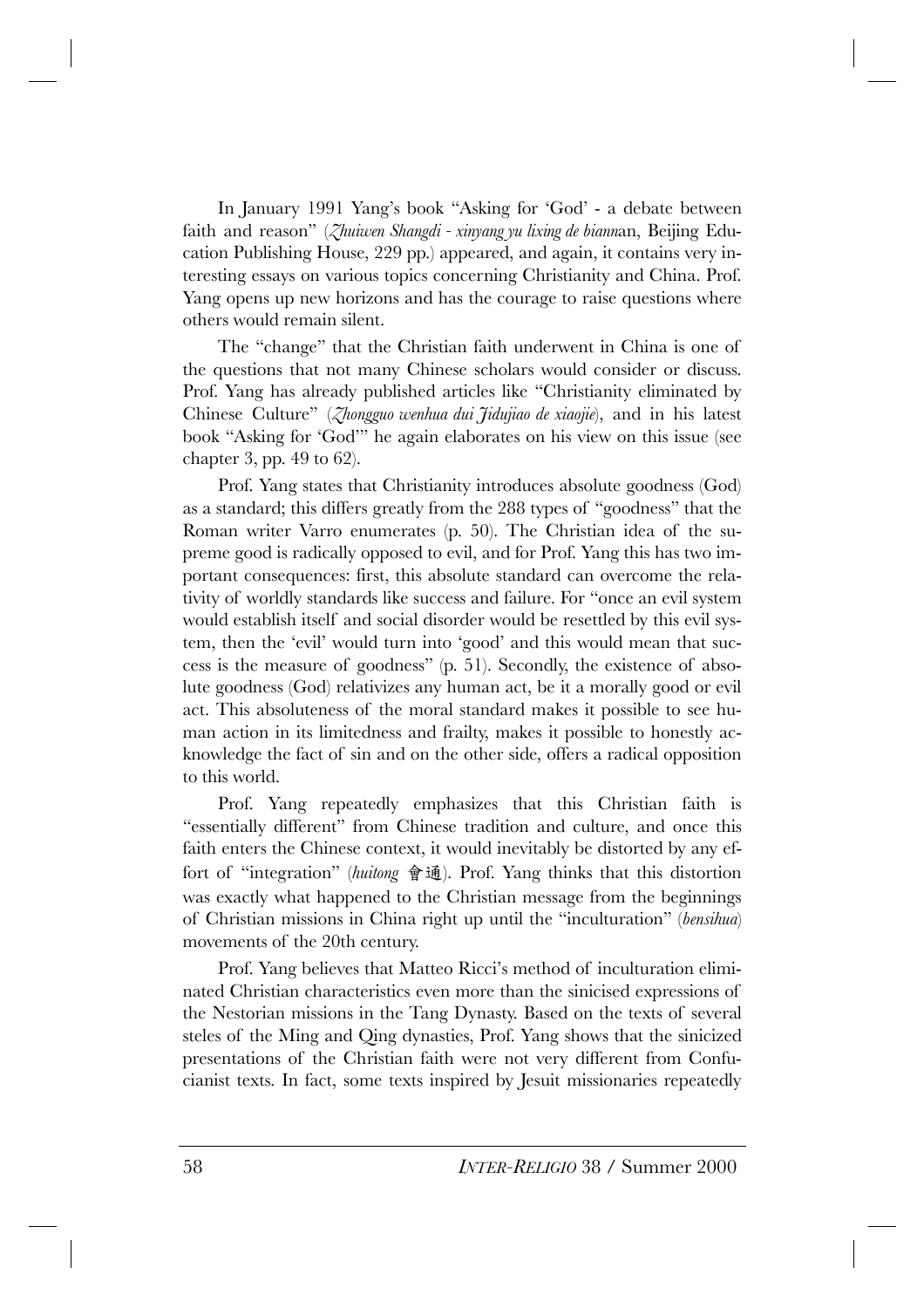emphasized that Christianity was very similar to Confucianism. Prof. Yang states that because Christianity in China had to concentrate so much on conforming to Confucian morality, it gave up its own characteristics. Moral standards—like the issue of monogamy—became the central message or the central problem in accepting Christianity for scholars like Yang Tingyun (楊廷筠) or Wang Zheng (王征).

ìOf course there was the hope that Christianity could spread with the help of Confucianism, but after the moralization of Christianity, it became apparent that, in the moral realm, Christianity was not superior to the object of missionary activity.., and therefore the legitimacy of the existence of Christianity [in China] became a problem... the compliance to the literary framework [of Confucianism] on the one hand removed some obstacles for the propagation of Christianity, but in fact it suppressed the content of the message to a very high extent"  $(p. 56)$ . Prof. Yang expects Christianity to be a "radical challenge," and on the basis of this assumption he criticises some historical developments: "The amazing capacity of Chinese culture and language to reject elements from outside forced Christianity to adopt the [inferior] position of the weaker one and to ëunite with Confucianism.<sup>†</sup> The strong capacity [of Chinese culture] to eliminate new elements made Christianity give up its radical criticism of the secular world. Therefore the Christian assertion of a 'supreme goodness' (zhi shan) gave way to a kind of secular ethics; the original 'critical tension' gave way to an arrangement with the authorities..." (pp. 56-57).

Prof. Yang observes that modern scholars like Zhao Zichen, Wang Zhixin, Xie Fuya, the Catholics Zhang Chunshen, Fang Zhirong, Luo Guang and the Protestant scholar Zhou Lianhua again made the same old mistake and tried to interpret Christianity in the moralizing terms of Chinese tradition. "The 'moralization' of Christianity in the labyrinth of the Chinese context has not found an exit yet"  $(p. 60)$ . And this is Prof. Yang's conclusion to the topic: "The 'moralization' of Christianity in the Chinese context may have its own gains and losses, but if this position of being the inferior becomes a habit of adaptation, then it will not satisfy anybody. Because the question that follows this kind of adaptation is evident: What reason should be given to explain the existence of Christianity in China? This question cannot be answered on the level of 'moralization'."  $(p. 62)$ .

It is remarkable that Prof. Yang dares to present this theory so directly to the reader. One can observe that he has several assumptions underlying his thoughts. First he states that Christianity and Chinese culture are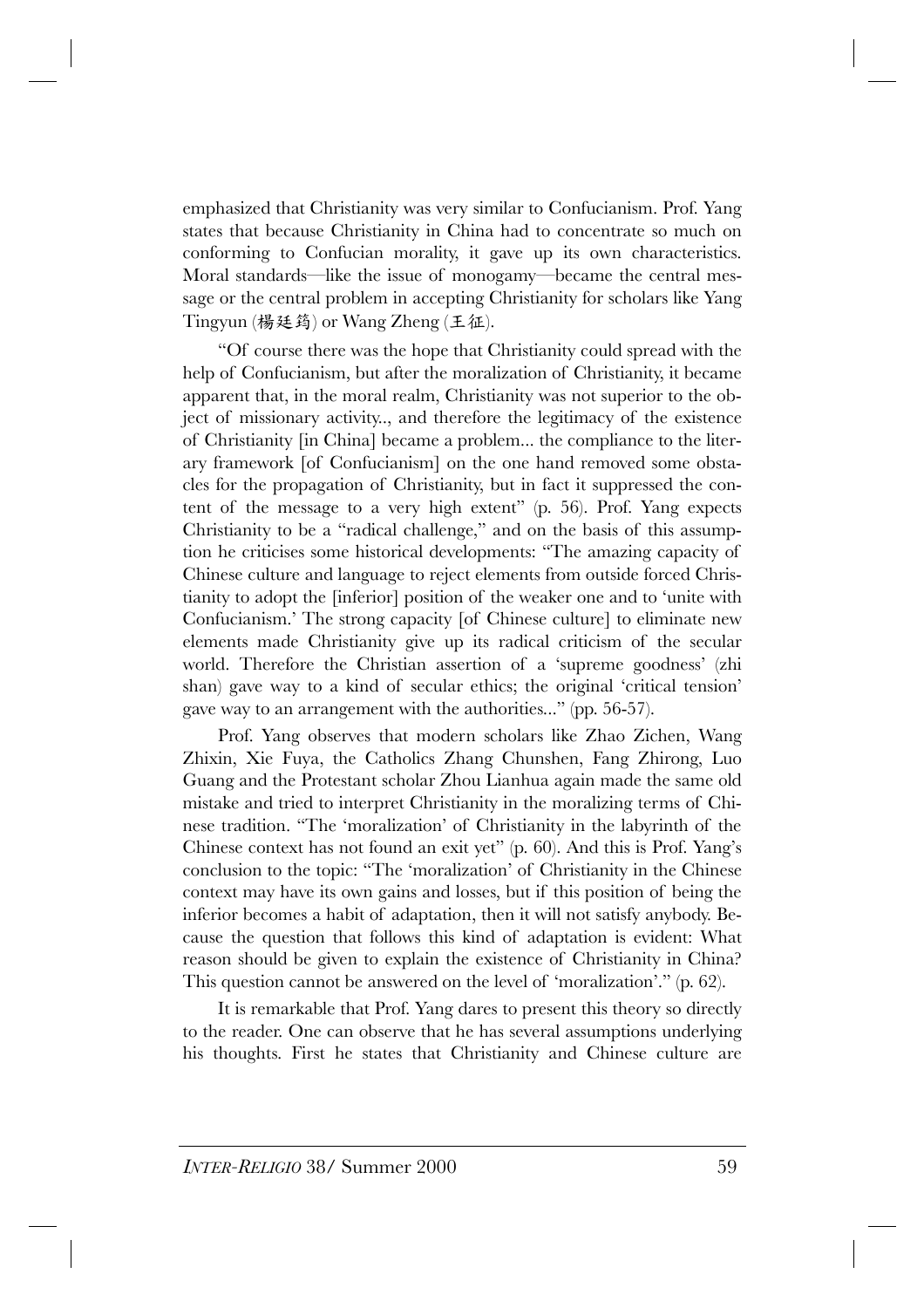"essentially" different; he says that Christianity radically criticises and ìdeniesî the secular world, whereas Confucianism and Chinese tradition lack this transcendent perspective and the "absolute good" (God). Prof. Yang is more than likely influenced by Jacques Gernet's theory that the Chinese friends of M. Ricci basically misunderstood or distorted the Christian message. Maybe it would be helpful for Prof. Yang to analyze more Christian literature of the late Qing Dynasty, where Catholic and Protestant missionaries and Chinese scholars (like Li Wenyu or Ma Xiangbo) tried to present a very sinicised version of Christianity that went far beyond moral issues and was capable of offering "radical criticism" of the Chinese tradition. Their writings represented a solid and thoroughly Christian philosophy and world view, including metaphysics, as well as the "absolute good" that Prof. Yang is interested in and raises questions about.

Another very interesting and courageous part of Prof. Yang's book is chapter 5 (pp.  $92-123$ ), in which he compares Auschwitz and the "Cultural" Revolution" (1966 to 76) in China. He first presents an essay by Didier Pollefeyt which discusses the different attitudes of "diabolicisation", "banalization" and the "apology for evil" in the case of Auschwitz. Now Prof. Yang applies these attitudes to Chinese writings about the "Cultural" Revolution." He raises many questions (pp. 115-117): First, how could these young people, the "Red Guards", in August 1966 turn into monsters overnight? The education campaigns after 1949 certainly had not propagated cruelty or aggression but basically had told the young to "respect" teachers" and to "help others", even if some slogans in the fifties were urging destruction (like for example the  $po \, si \, jiu$ , "smash the four olds", i.e. "smashing old thinking, old culture, old style, old habits") But how then to explain this eruption of violence?

Then Prof. Yang asks how we should evaluate the strange criticism that led to the accusation of so many people during the Cultural Revolution? Wall posters accused many of opposing Mao but even more often accused people of "immoral behavior" (like "leading a corrupt life", "having depraved moral standards", "betraying friends", etc.). But what does it mean for "morality" if, in a context of ruthless and unjust violence, "moral criticism" is taking place? Is the existence of an "ideal person" *(lixiang renge*) possible in such an atmosphere?

Third, Prof. Yang observes that even before the "Cultural Revolution" many campaigns were launched, maybe on a more limited scale but also very ruthless. Is Mao Zedong alone to be blamed for the "Cultural Revolutionî and not also those who participated in the earlier campaigns and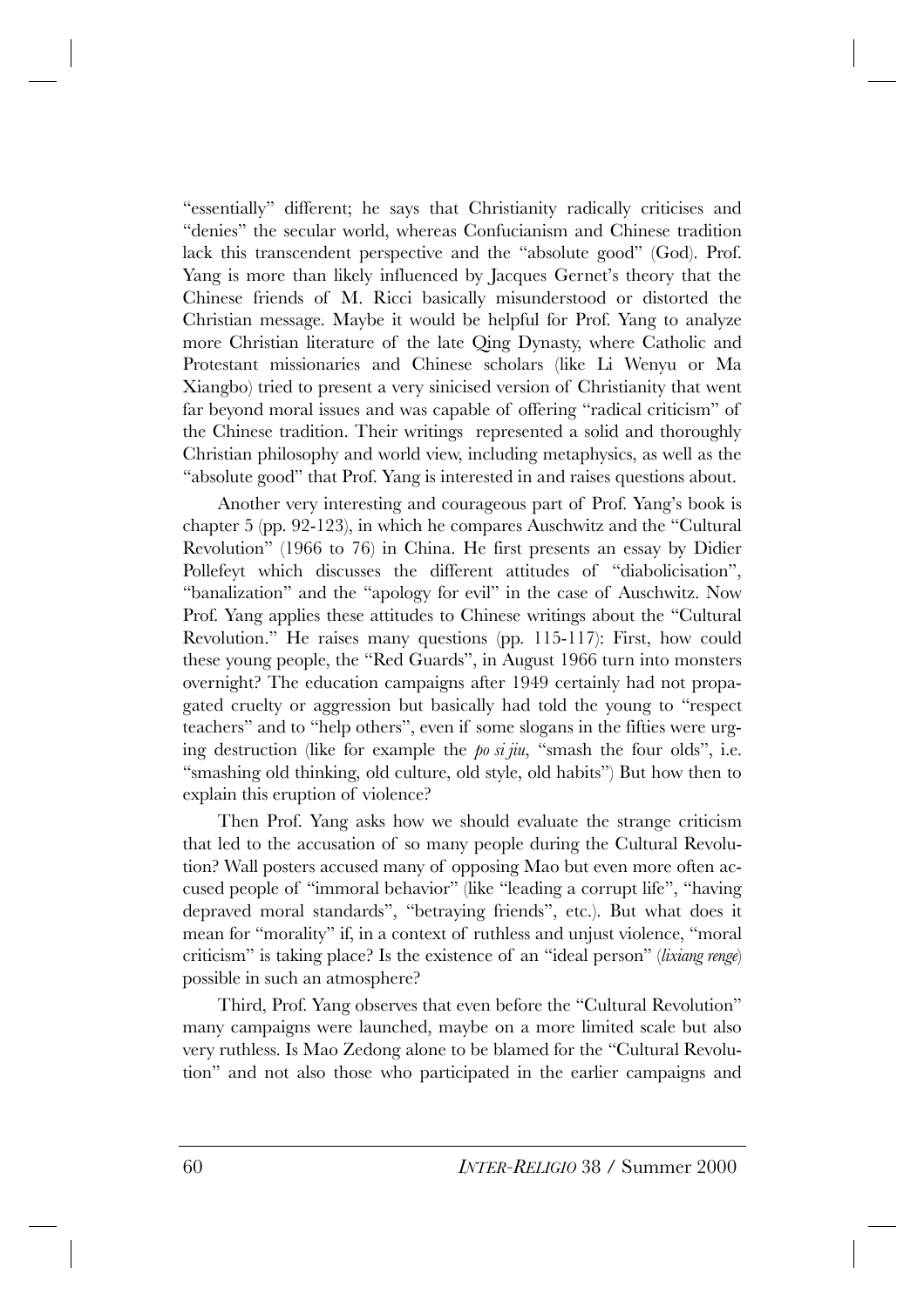profited from them? And if the scale of the "Cultural Revolution" had been smaller, would it be seen as just one campaign among many others or would it still be called a "disaster" (*zainan*)?

Fourth, the role of Chinese intellectuals also raises many questions. Some said that "the Chinese intellectuals have been raped for the past 40 years"; but on the other hand there were many intellectuals who only too willingly followed the mainstream and did not dare to speak the truth. "How many dared to say 'it hurts' when it hurt?" There were countless examples at that time of collective hypocrisy (*jiti xuwei*); now those who willingly ran with the mainstream just excuse themselves saying they were "raped". Can they shake off their responsibility in this way?

Fifth, the "Cultural Revolution" was like a huge theatre that turned everybody into a puppet, drawn and pushed in any direction by invisible strings. Even Mao himself lost control of the situation. Prof. Yang then asks if even Mao himself became a puppet to some extent, and if so, then who was it that pulled the strings moving this "giant wheel" of the disastrous "Cultural Revolution"?

For Prof. Yang, the conclusion of all this is that Auschwitz and the ìCultural Revolutionî both signify the force of a collective unconscious, and both imply the "limitedness and contingency of ideals and values in this world. The reason why 'evil' had its hour and why the 'devil' could be victorious is precisely because every one of us, in a sense, participated. In the last analysis, there is almost no pure 'victim' in this lasting, giant evil event. Those who participated in the evil sin can only evade the critique of their own selves because the conflicting value concepts of the secular world can perfectly well offer a legitimation for any kind of action or choice" (p. 117).

Prof. Yang sees in modern Chinese literature many examples of "diabolicisation". This tendency towards "diabolicisation" can be seen in the "scar-literature" *(shanghen wenxue)* of the 70's, in many autobiographies written by Chinese women<sup>-</sup>Yang mentions Zhang Hong's *Wild Swans* and books like *Life and Death in Shanghai*)—and all kinds of memoirs published in the last 20 years. On the one hand they accuse the "devils" and on the other hand they depict a hero who is aware of things, who is rational and resists the "evil forces". These protagonists are described as ideal personalities who have clean hands and do not join the turmoil, and they often have the sympathy of the majority of the other people who are not "devils" (i.e.Red Guards). Prof. Yang Huilin states that this kind of description is basically not representative of what really happened. Otherwise how could the frenzy and often "sincere frenzy" (*zhencheng de fengkuang*)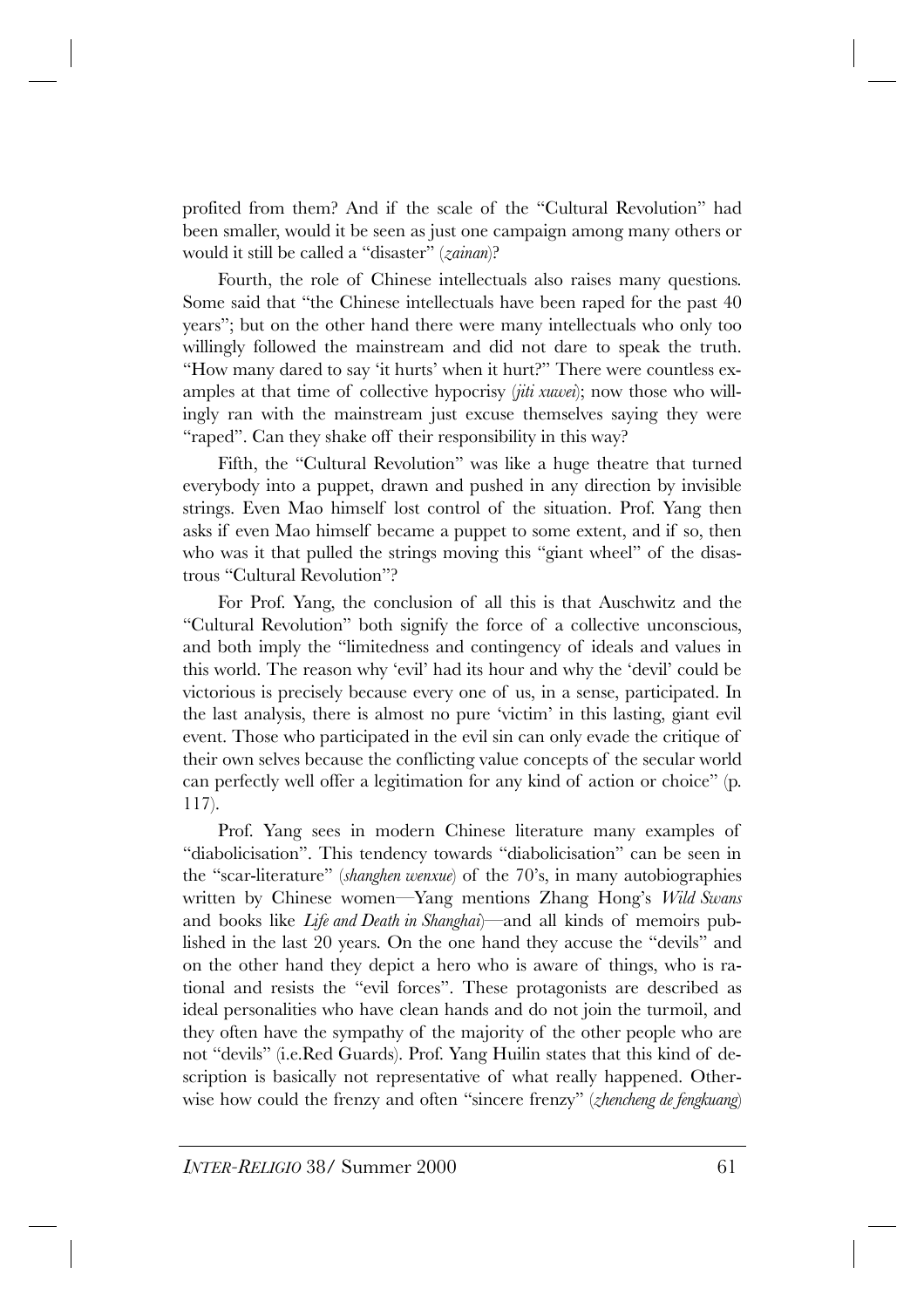be explained? Prof. Yang exposes this kind of diabolicisation in modern Chinese literature.

As to the attitude of "banalization", Prof. Yang points to the fact that in China, intellectuals in particular easily see themselves as "victims of history" and deny their personal responsibility. The historical determinism present in many Chinese minds avoids the questions of freedom, truth and responsibility. This makes it difficult to have a constructive discussion on the "Cultural Revolution" in China.

In terms of "apology for evil", Prof. Yang also notes that many people, both in China and outside, saw or see positive sides to the "Cultural" Revolution"; he mentions the movement of 1968 in the West, the Neomarxists Sartre, Marcuse, Derrida and even Liberation Theology in this context. Today, many people in China readily criticise the corruption of the present political system and yet retain nostalgic feelings for the time of the "Cultural Revolution". Prof. Yang observes that "Mao is raised to the pantheon *(shentan)* again, adorned with new myths". (p. 119). All this could be seen as an "apology for evil".

The thoughts and considerations of Prof. Yang concerning the issue of forgiveness are quite enlightening as well. Prof. Yang mentions how difficult the problem in China is, as there is often an "official judgment" of events and an authoritative decision on who is guilty and to what degree. (As everyone in China knows, Mao was pronounced of having 70% merits and  $30\%$  faults, since he was seen partly responsible for the "mistake" of the "Cultural Revolution". The amazing thing is how few people dare to challenge this official judgment even today.) Prof. Yang thinks that the "priori forgiveness" and the different strategies of self-justification present in China's tradition were not shaken at all by the "Cultural Revolution", and this is another factor that makes real forgiveness hard if not impossible (p. 120). It is a pity that Prof. Yang does not further explain the term "priori forgiveness", but in the context it is clear that it means to forgive oneself everything and to try to lay the guilt on others.

The last part of Prof. Yang's analysis of Auschwitz and the "Cultural" Revolution" is again leading back to his basic message: the unique contribution of Christianity has to be preserved and understood. He emphasizes that Christian love and forgiveness are based on the eternal ìOtherî (God), who is always beyond man and transcends all worldly human relations. In Chinese tradition on the other hand, the human and the divine, reason and faith, politics and religion, action and norm have always been mixed together; but in the area of ethics, it would be important to clearly separate all these elements, otherwise moral judgment is always dis-